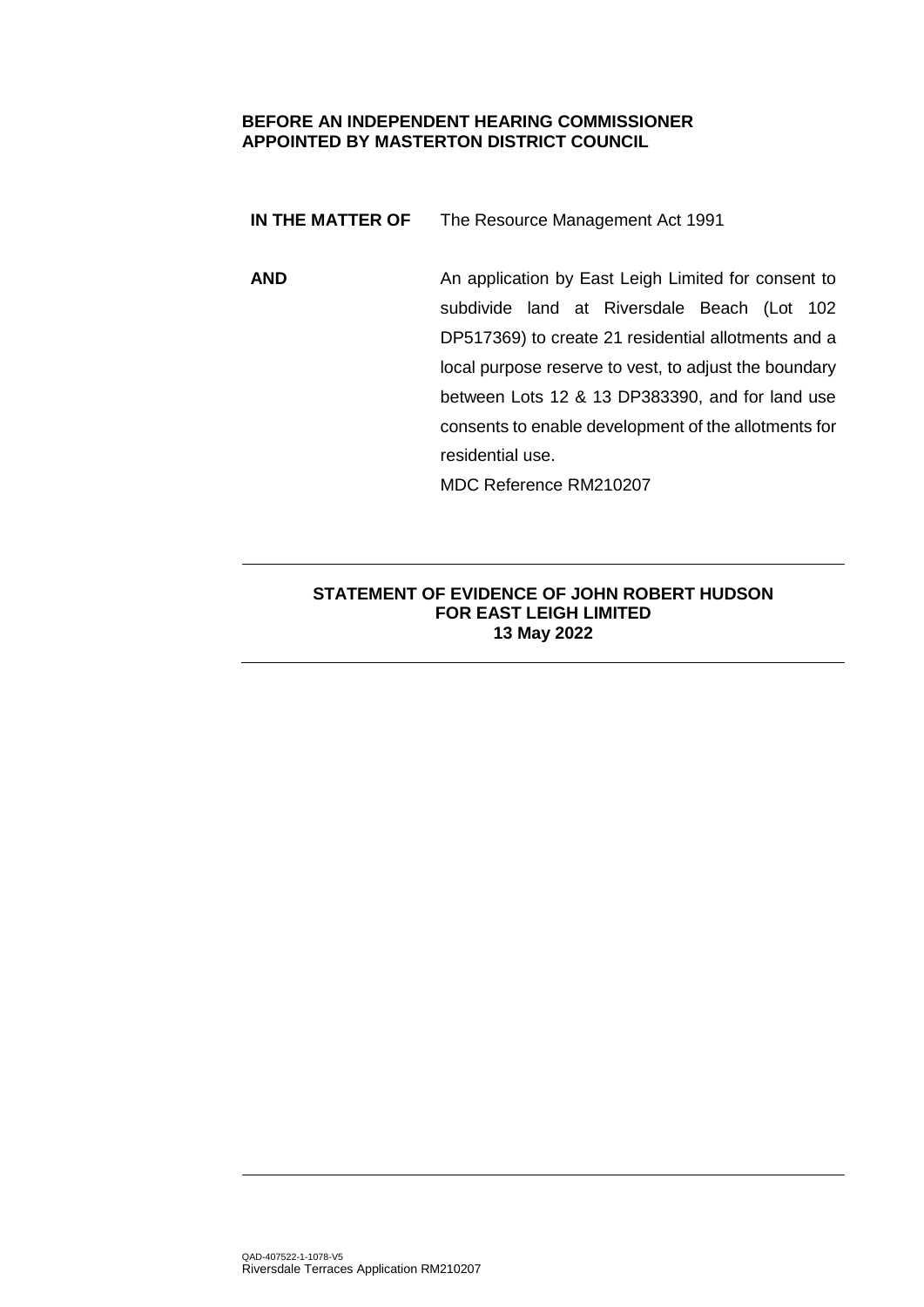### **QUALIFICATIONS AND EXPERIENCE**

- 1. My name is John Robert Hudson. I am a landscape architect and principal of my own practice, Hudson Associates, and have been practicing in this field for over 30 years. I am a registered member, fellow and past president of the New Zealand Institute of Landscape Architects (NZILA). I have also held the roles of member and chairman of the Institute's professional examination committee for ten years, as well as judge for the Institute's biennial award.
- 2. I have attained the Making Good Decisions certificates from the Ministry for the Environment as both a Hearing Commissioner and with the Chairing Endorsement, and have been engaged as an independent commissioner for several large consent applications. The largest was an appointment by the Minister for the Environment to the Board of Inquiry hearing Mighty River Power's Turitea Wind Farm consent application, Called In as a project of national significance.
- 3. My practice consults on projects throughout New Zealand, with a particular focus on landscape assessment, subdivision, large scale design, and infrastructure. I regularly appear as an expert witness at both Council hearings and Environment Court appeal hearings.
- 4. I confirm that I have read the Environment Court's Code of Conduct for Expert Witnesses and that I have complied with it when preparing my evidence. I confirm that I have considered all the material facts that I am aware of, and I have not omitted to consider material facts known to me that might alter or detract from the opinions I express. This evidence is within my area of expertise, except where I have relied upon the evidence of other experts, in which case I have indicated such in my evidence.
- 5. My evidence concerns the landscape character and natural character effects of an application for resource consent to subdivide an area of the Riversdale Terraces, to create 21 additional allotments.
- 6. I assisted with the design of the subdivision for this application and was involved with the 2004 applications to Masterton District Council and Greater Wellington Regional Council for consent to subdivide and develop the Riversdale Terraces development.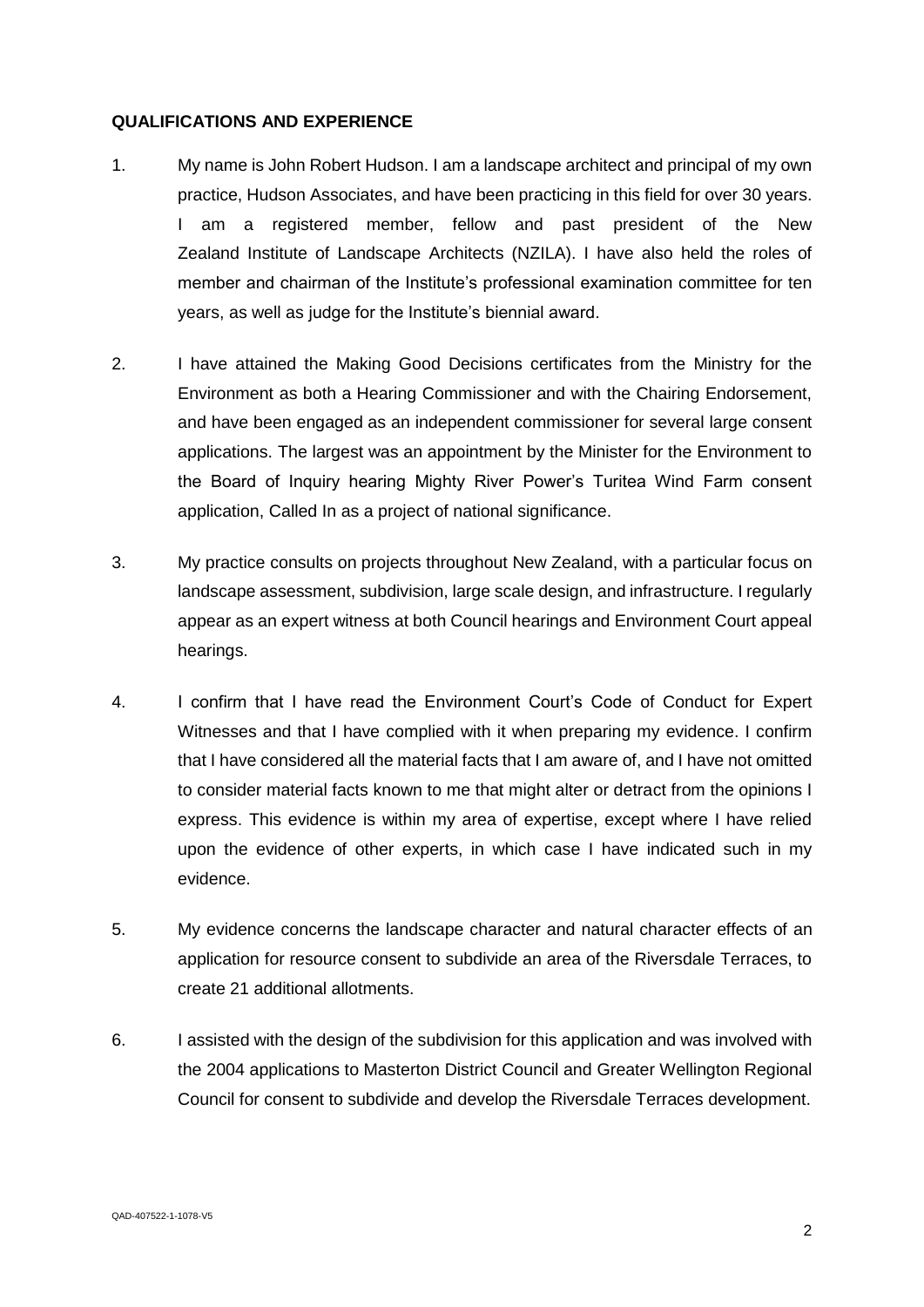# **BACKGROUND**

- 7. The application is for the subdivision and development of 21 allotments within Riversdale Beach. The proposed allotments are located on a terrace towards the southern extent of the existing township.
- 8. The proposal includes an extensive area of native revegetation, with further mitigation including:
	- Building height limits of 5m.
	- Restrictions on material, colour and reflectivity of buildings.
	- 8m setback from the terrace slope change (10m from seaward boundary) for allotments 310-312, 314-319 and 321-323. The edge of the terrace line for the setback will be surveyed for clarity.
	- Restrictions for fences (including discouragement of solid fences along whole property boundaries and a maximum height of 1.2m).
	- Screening, or partially buried, placement of water and wastewater storage tanks.
- 9. Visual simulations from various viewpoints have been provided to assist in illustrating the proposal.

# **SCOPE OF EVIDENCE**

- 10. This statement of evidence is intentionally brief and provides an overview of key matters. It is based on my detailed landscape character and natural character assessment undertaken for the application. This evidence can be read in conjunction with the full assessment for a complete understanding of the process and findings. This evidence covers the following matters:
	- The environment
	- Landscape character effects
	- Visual effects and visual simulations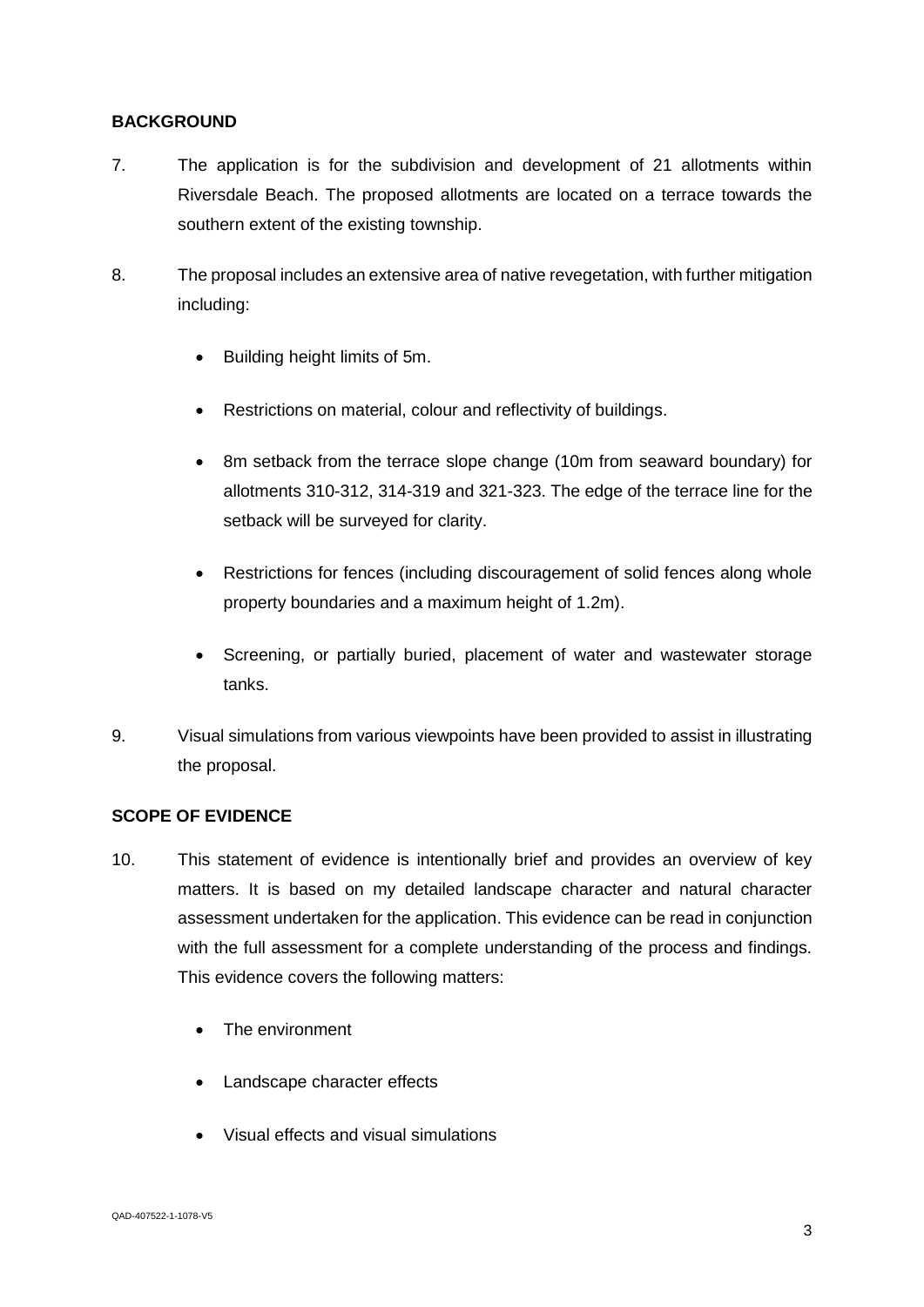- Relevant statutory matters to landscape character (including visual attributes)
- Natural character effects
- Relevant statutory matters to natural character
- Mitigation measures
- **Submissions**
- **Conclusion**

# **THE ENVIRONMENT**

- 11. The existing environment is characterised as an urban residential development in a coastal setting, surrounded by a wider rural context. The urban residential extent of Riversdale township is considered to include the consented lots on the terraces that are yet to be developed. This residential character of the terraces is also reflected in the visibility of some existing houses on the terrace skyline. As such, the terraces are characterised by residential modification, rather than a strong sense of naturalness. There is a clear distinction between rural and urban areas, which will be maintained with the proposed development.
- 12. The context of the proposal is characterised by a linear strip of beach to the east, which is backdropped to the west by farmland. A series of terraces form the eastern extent of this backdrop, with farmland further to the west having an undulating landform. As the land has been cleared for pastoral farming, the landforms of the coastal terraces and the erosion from streams are more legible. The long stretch of coastline, as well as the extensive coastal escarpment and the expansive terraced landforms and escarpments are of a scale which makes them dominant features in the area.
- 13. Riversdale is a distinctly developed node of a much wider coast. The pattern of residential development along the Wairarapa Coast is at distinct locations, separated by farmland. This concentration of development leaves much of the coastline without residential development. The proposal continues that pattern.
- 14. The area proposed to be used for residential development is between two existing areas of development. I have assumed that the sections which have been sold but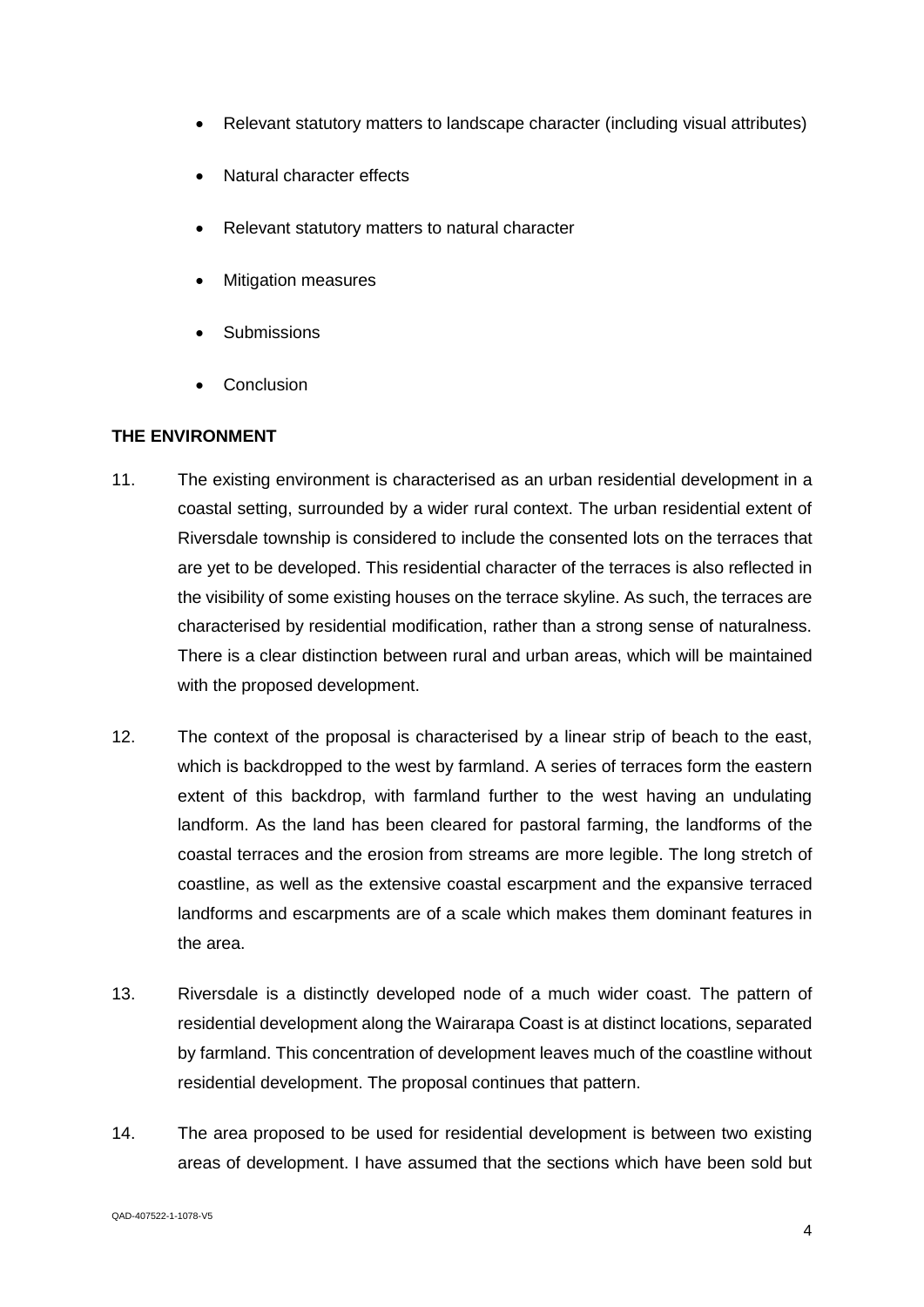which have not yet been built on will be built on in time. They have been sold as residential sections. Consequently, the environment from which my assessment is based includes those houses yet to be built.

### **LANDSCAPE CHARACTER EFFECTS**

- 15. I have assessed landscape character effects as very low to low. While I acknowledge that some of the proposed sites will be visible from selected viewpoints, my assessment is based on what I have identified as the values of the landscape in this location.
- 16. Values which contribute to the character of the area include its recognition as a beachside settlement, the presence of nature reserves, and the larger coastal farmland context. The area is relatively modified, with native vegetation previously cleared for farming, and housing development being located on dune and wetland systems. The legibility of the landforms creates a memorable landscape and contributes to the scenic qualities of the setting. The coastal location is reinforced by the seaside ambience provided by the smell of salty air, sound of waves, views of the sea and presence of seabirds. The area is valued for its recreational attributes, such as fishing, surfing, boating and walking. Overall, Riversdale Beach is characterised by human activity, including the working landscape of the pastoral areas and residential development.
- 17. Houses and residential activity are an accepted part of the values of Riversdale. Mitigation measures, which I will detail below, ensure that the proposed additional dwellings will compliment rather than compete with the existing level of development. At most it is more of the same rather than a new element in the landscape.
- 18. The peer reviewer considers that effects will be higher than those assessed in my landscape and natural character assessment. Their main reason for this conclusion appears to revolve around the visibility of the proposed houses on the terrace and, consequentially, effects on the terrace landform. Ms Clark states that the proposal will not have adverse effects on the rural character of the area (paragraph 76) and that "*it would be difficult to attribute any change in character of Riversdale as a direct effect related to this development*" (paragraph 77). As such, this section focuses on the potential effects of the proposal on the terrace landform and the coastal escarpment.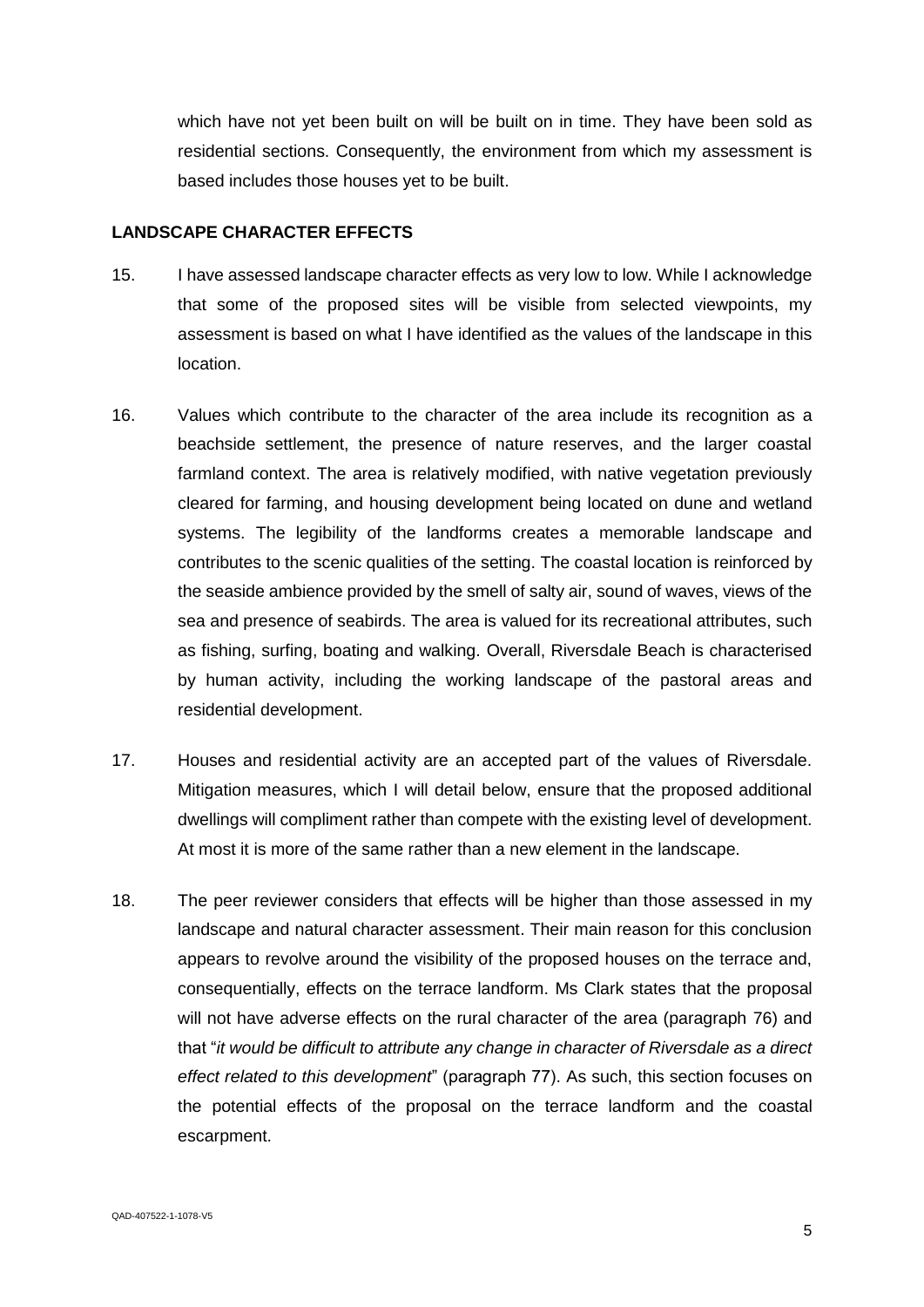19. The backdrop to Riversdale is contributed to by the escarpment and terrace farmland to the west, although prominent views are towards the coast, including up and down the coastline and to the east. The terrace landscape provides a backdrop to Riversdale Beach to the west. It is important to recognise that the terrace landscape area around the proposal has already been altered by consented development [\(Figure 1\)](#page-5-0).



<span id="page-5-0"></span>*Figure 1 Photograph taken looking towards the middle terrace, illustrating the existing houses seen along the skyline (taken behind 97 Blue Pacific Parade).*

- 20. Although the proposed development will be visible in some locations along the top of the terrace, this will only create a marginal difference to how the landscape is currently experienced. The visibility of the proposed houses along the skyline will be consistent with the visibility of existing houses in this area and, as such, the proposed dwellings will maintain the current level of coherence provided by the terrain backdropping Riversdale. See Attachment 1. The escarpment remains unchanged except for revegetation. Effects are also lessened due to the dominant and large scale of the terrace and escarpment landform. Furthermore, the proposed planting in the foreground will increase the scenic quality of the coastal escarpment and will reestablish its once vegetated state.
- 21. The design of the subdivision has taken into consideration the need to set houses back from the edge of the escarpment, to limit over-looking and to protect the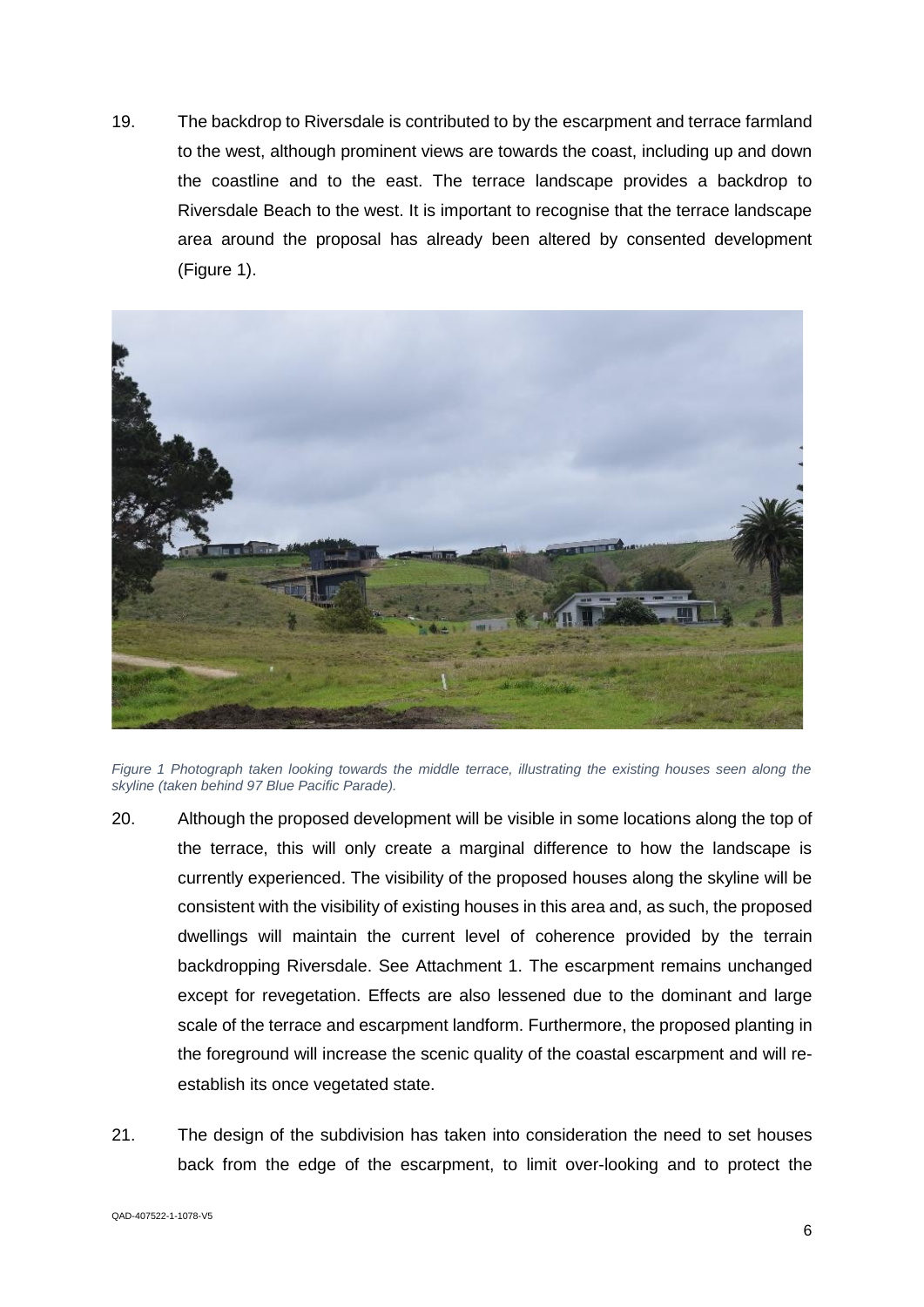attributes of this feature. The building height restrictions and the proposed colour and reflectivity constraints also assist in ensuring the houses will be set into the landscape and remain unobtrusive.

- 22. For these reasons I consider the perception of the terrace landform will be retained and the coastal escarpment will remain prominent, with the revegetation planting further enhancing the escarpment's prominence and its appreciation as a natural feature. The terrace landform will not physically be changed, nor will the escarpment's physical form.
- 23. The peer reviewer also considers the proposal to represent 'creep' or 'sprawling' development. I do not agree that the proposal represents development of this nature. The proposed allotments are generally located between consented/built development to the west and existing houses to the east. While there is a vertical height difference between the proposal and the lower area of the Riversdale settlement, the development on the terraces (including that which is consented, as well as that which is proposed) will be experienced as a coherent area of urban, residential development. Similarly, the terraces are still experienced as part of the coastal environment, even though they are situated above the beach.
- 24. The proposed density of development on the terrace is less than the density of housing adjacent to the beach. That is deliberate. Had the development continued at a similar density that would have appeared over-bearing, even with the proposed mitigation measures. The development will be at similar densities as existing and consented houses on the upper terrace. Overall, landscape character effects will be very localised, within an area already built-up with residential development.

### **VISUAL EFFECTS AND VISUAL SIMULATIONS**

- 25. As part of my assessment, I provided visual simulations from four viewpoints. These were selected as being representative of key public viewpoints, recognising that public viewpoints of the development will be limited. Effects from the viewpoints were assessed as very low to low-moderate.
- 26. I can confirm that the visual simulations have been prepared in accordance with the NZILA Best Practice Guide for visual simulations.
- 27. It is important to note that according to the NZILA Te Tangi Manu Landscape Assessment Guidelines, "*visual effects are a subset of landscape effects... They are*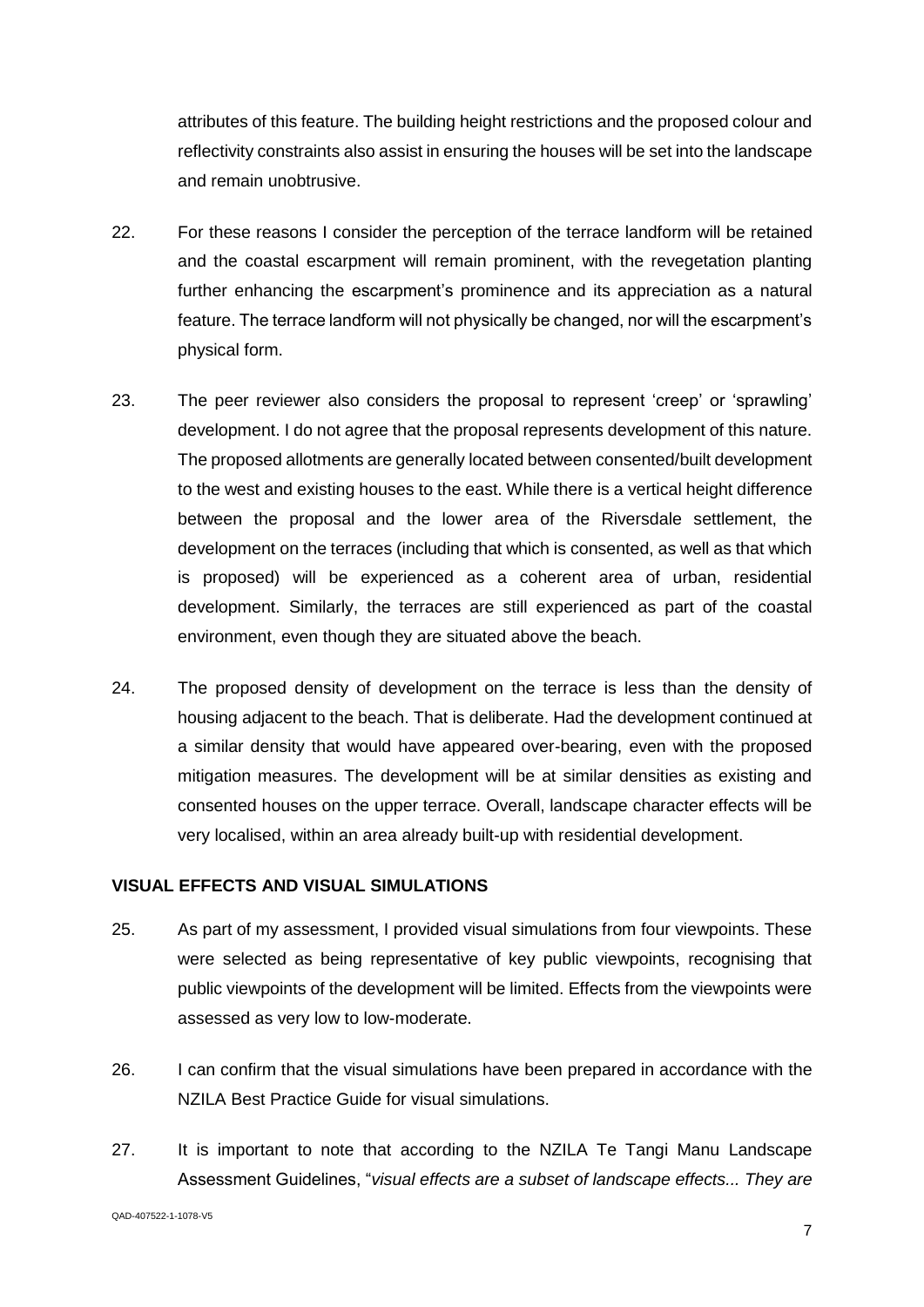*one technique to understand landscape effects… These Guidelines take a different approach from that in some other guidelines which treat landscape and visual effects as separate… Such approaches treat each of the landscape and visual matters in a narrow way. These Guidelines promote an integrated approach*" (page 61 of the guidelines).

- 28. It is also important to note that according to the NZILA Best Practice Guide Visual Simulations BPG 10.2 that:
- 29 <sup>1</sup>*The primary purpose of a visual simulation is to accurately portray, in as realistic manner and context as possible, a proposed activity, modification or change in the viewed landscape.*
- 30. I disagree that the peer reviewer's photo simulations showing orange boxes meet this purpose.
- 31. I acknowledge that some of the proposed dwellings will be visible on the terrace, however, visibility does not necessarily equate to adverse effects.<sup>2</sup> While some of the proposed houses will be partially visible on the terrace skyline, the effects of these houses will be consistent with the effects experienced from consented houses on the terraces. The proposed houses will be seen in association with these existing houses, which are visible along the skyline currently [\(Figure 2](#page-8-0) and Attachment 1). Furthermore, the proposed houses will also be seen within the context of the Riversdale settlement lower down. It appears that the visual affects assessment undertaken by the peer reviewer focuses solely on one small area and does not take into consideration housing in the wider context nor housing on the skyline elsewhere in the area.

<sup>-</sup><sup>1</sup> NZILA Best Practice Guide Visual Simulations BPG 10.2 page 6 section 3.3

<sup>2</sup> NZILA Te Tangi Manu Landscape Assessment Guidelines at [6.28] and elsewhere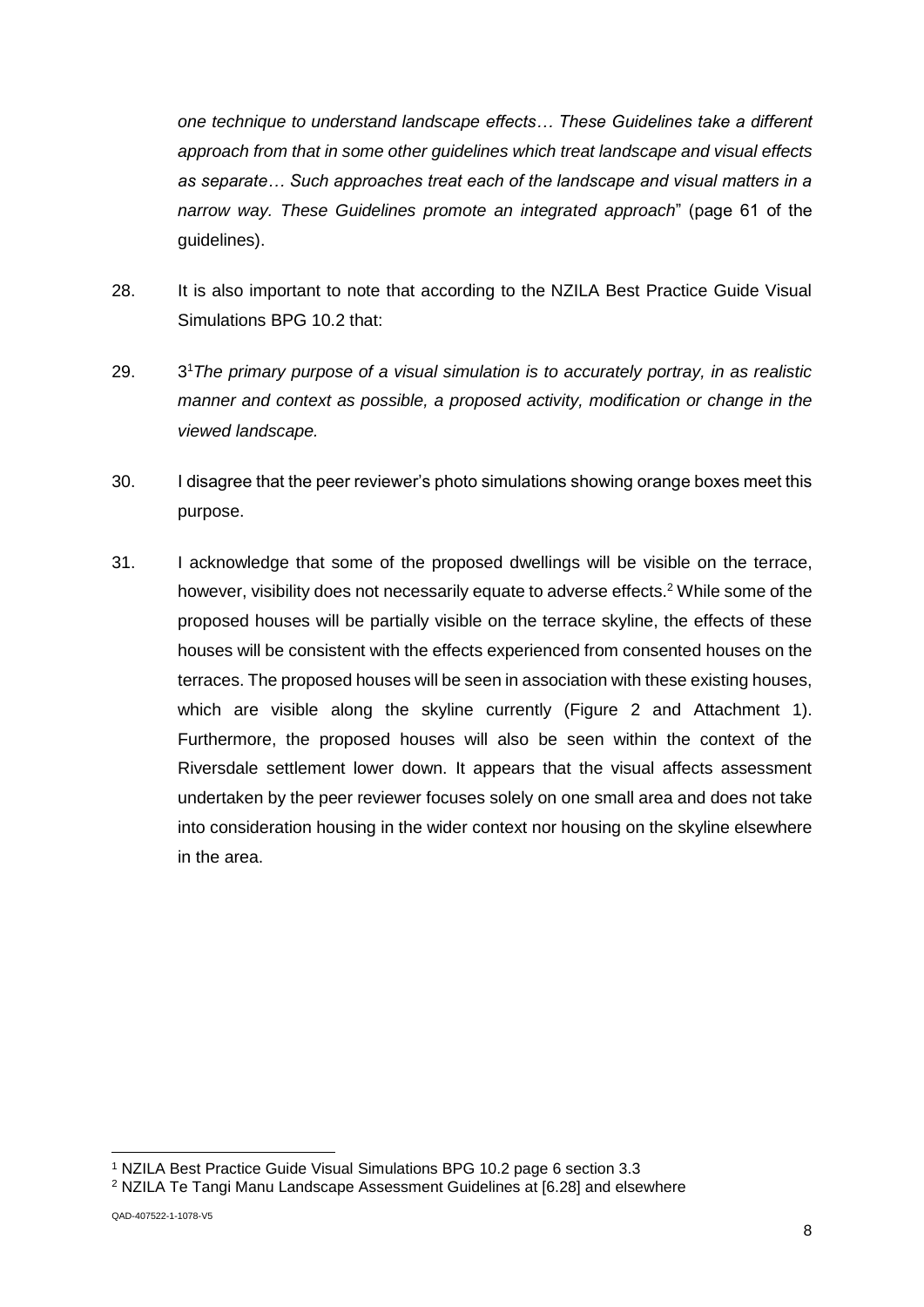

*Figure 2 Photograph looking west towards lot 316, showing the existing houses visible on the skyline to the south (left and centre left).*

- <span id="page-8-0"></span>32. Boffa Miskell provided visual simulations as part of their peer review. These simulations completely disregard the mitigation provided by the proposed planting. This along with the use of orange boxes provides an inaccurate and unrealistic impression of the development and its effects. Houses designed in accordance with the proposed conditions of the application will ensure the buildings are not overbearing or dominant (unlike orange boxes).
- 33. I have provided some updated simulations which depict the proposed houses as orange boxes (as per the Boffa Miskell simulations). This has been done to provide a direct comparison between these boxes and actual houses in recessive colours, in the same location. These simulations show all existing houses and additionally have included all consented houses that would be visible from the viewpoints. Boffa Miskell only provided simulations from two viewpoints, only one of which was marked as a Viewpoint on their Map 1. To assist an understanding of visibility, I have provided simulations from four viewpoints (attached). One Viewpoint from the beach matches the peer reviewer's VP4 as indicated on their Map 1. My second simulation is from the same location as their VSA, although the viewpoint for this was not marked on their Map 1. Another of my simulations is from VP1/VP2 on their Map 1, but they did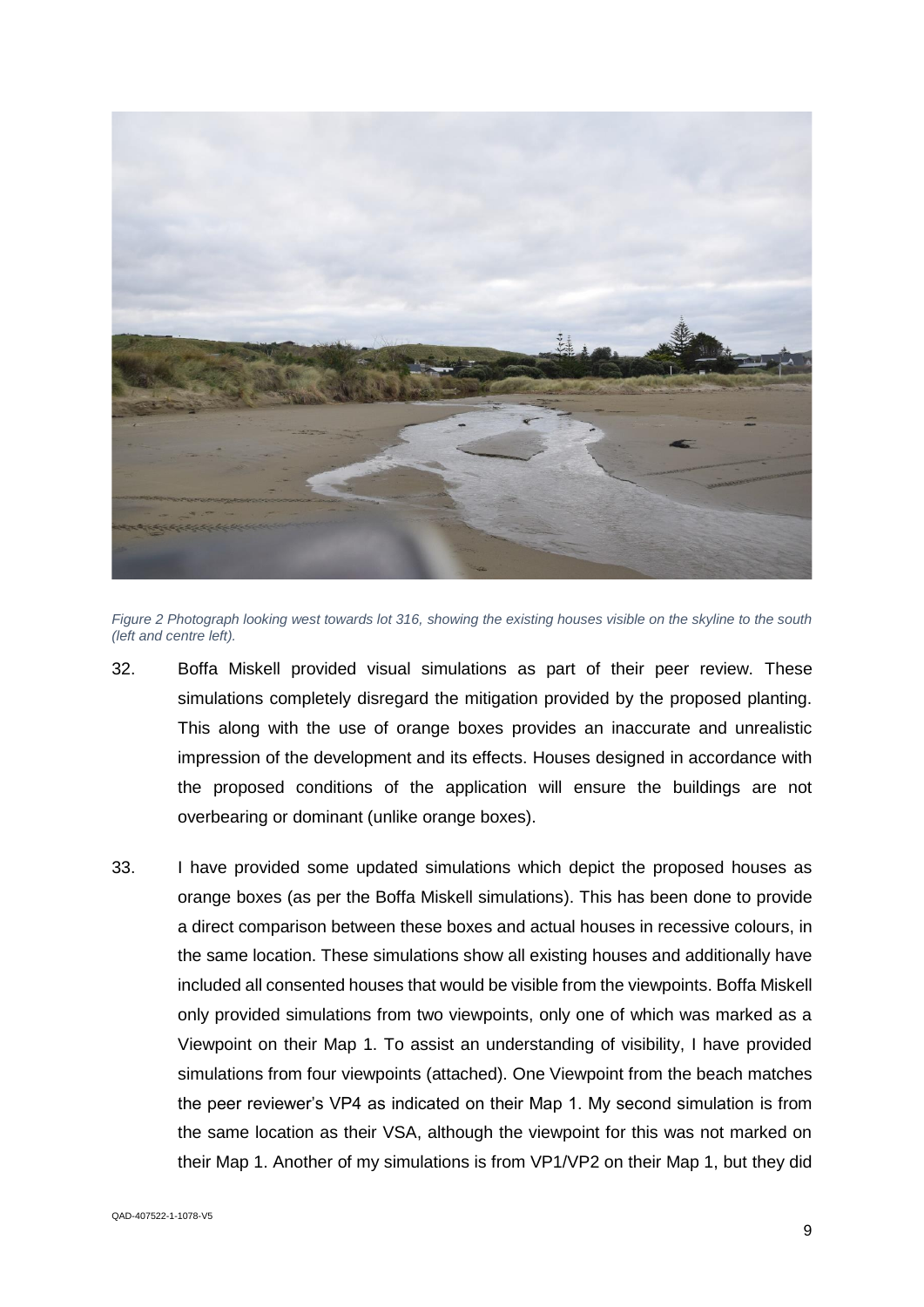not provide simulations from this VP. My last simulation is from the end of Harapaki Drive, which the peer reviewer did not provide a simulation from.

34. The floor area of the houses depicted in my visual simulations are between  $121m^2$ and 154m², making the average floor area 133m². These floor areas were chosen to realistically reflect housing development in the area. The floor area is less than that depicted in Boffa Miskell's rectangular box visual simulations, as mine are not a regular box shape but rather have multiple facades, typical of modern houses and the style of housing in the area [\(Figure 3\)](#page-9-0).



<span id="page-9-0"></span>*Figure 3 Plan view of housing footprints used in the visual simulations. The numbers above each floor plan indicate the floor area in m².*

- 35. Taking a conservative approach and to allow comparison, I have also depicted orange boxes with a 230m² footprint in my simulations. This is based on the largest footprint shown in Boffa Miskell's visual simulations. It is unlikely that the houses will have a footprint of this scale or that they will be rectangular in shape.
- 36. One of the main points of difference between the simulations I provided and those undertaken by Boffa Miskell are the shape and colour of the proposed and consented dwellings. Boffa Miskell have used orange, purple and green boxes, while I have used simulations which depict real houses, with a muted colour scheme.
- 37. The other main difference between the simulations is the camera lens and the horizontal field of view (FOV). While my simulations have used a 50mm equivalent lens and 40° horizontal FOV, Boffa Miskell's visual simulations use a 24mm lens and have a 74° horizontal FOV. As such, Boffa Miskell's simulations have a wider field of view, with more of the development depicted in a single image. Using this wide angle of view has resulted in the A3 simulation images having a reading distance of only 24cm, making it difficult to accurately view the image. In comparison, the simulations I have provided have a reading distance of 50.3cm for an A3 print, making it practical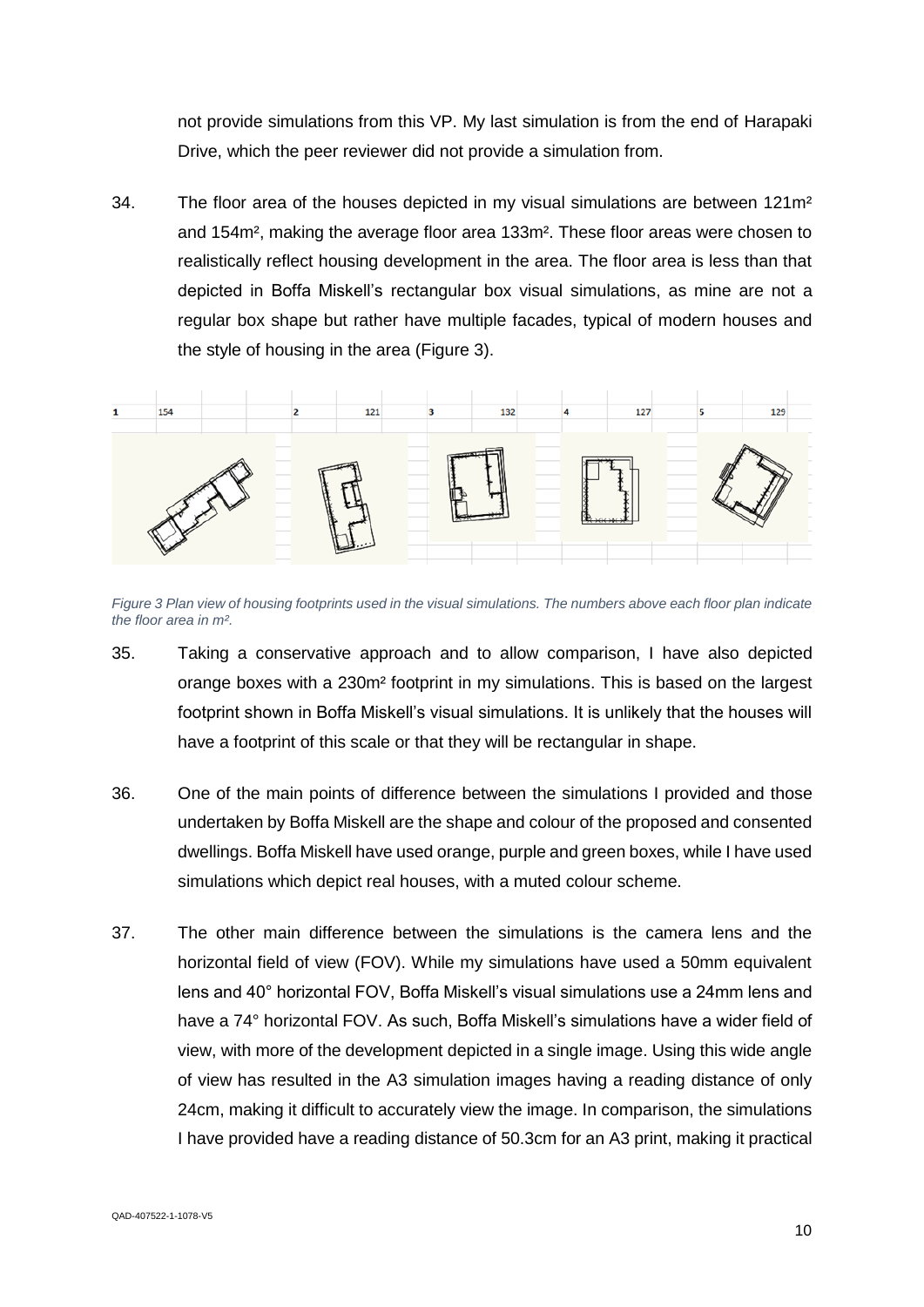to view them accurately. A 50mm focal length lens (which provides a 40° horizontal FOV) is widely used in the preparation of visual simulations.<sup>3</sup>

# **RELEVANT STATUTORY MATTERS TO LANDSCAPE CHARACTER (INCLUDING VISUAL ATTRIBUTES)**

- 38. Policy 15 of the 2010 NZCPS requires that adverse effects are avoided on outstanding natural features and natural landscapes, and that significant adverse effects are avoided in other areas (which are not outstanding). I agree with the peer review which finds that there are no outstanding areas relevant to this application and the proposal will not result in significant adverse effects. In my opinion, the effects being no more than minor.
- 39. Policy 6(1)(c) of the NZCPS "encourage(s) the consolidation of existing coastal settlements and urban areas where this will contribute to the avoidance or mitigation of sprawling or sporadic patterns of settlement and urban growth." What is proposed here is consolidation in that the development is between two established residential areas. The development does not sprawl, as there is an edge to the development. Consolidation is the antithesis of being sporadic.
- 40. Policy 6(1)(f) requires decision-makers to "consider where development that maintains the character of the existing built environment should be encouraged, and where development resulting in a change in character would be acceptable." In my assessment what is proposed here is a maintenance of the existing values, even though some of the proposed dwellings will be more visible. In my view this does not go so far as to be a change in character, although the NZCPS would permit that were that to occur.
- 41. Policy 6(1)(f) requires the consideration of "how adverse visual impacts of development can be avoided in areas sensitive to such effects, such as headlands and prominent ridgelines, and as far as practicable and reasonable apply controls or conditions to avoid those effects." This location, being within Riversdale, is not particularly sensitive considering the extent of existing and consented housing in the immediate area. The proposal is not on a ridge, much less a prominent ridgeline.
- 42. Policy 6(1)(i) directs "set back development from the coastal marine area and other water bodies, where practicable and reasonable, to protect the natural character,

-

<sup>3</sup> NZILA Best Practice Guide: Visual Simulations BPG 10.2, Page 4

QAD-407522-1-1078-V5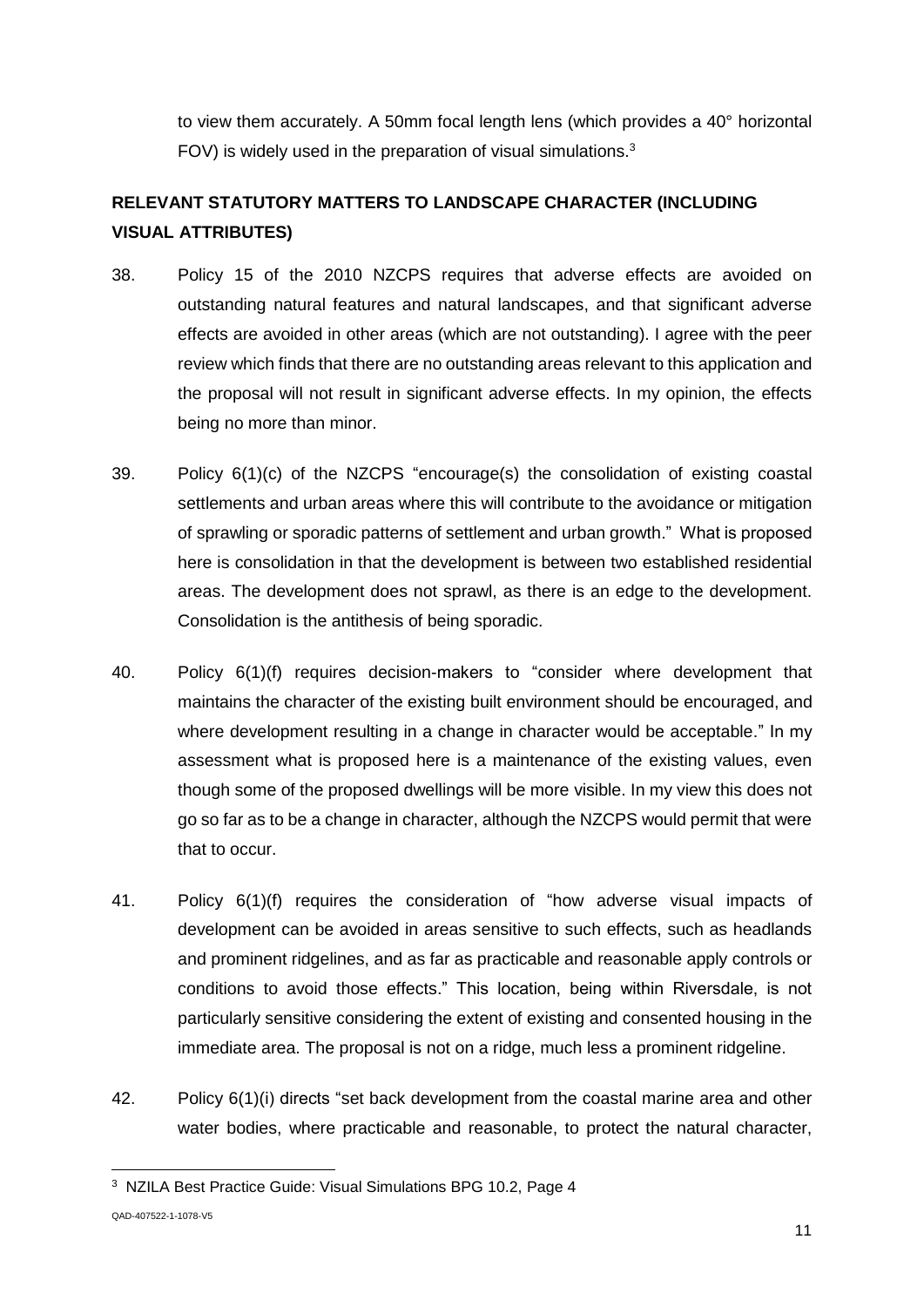open space, public access and amenity values of the coastal environment." The development is set back behind the established Riversdale settlement as well as being set back from the edge of the terrace, and is screened by native plantings.

### **NATURAL CHARACTER EFFECTS**

- 43. I have assessed natural character effects as very low. Boffa Miskell consider that effects on natural character will be higher.
- 44. Reasons for my very low assessment include:
	- The development will maintain the terrace landform.
	- The avoidance of housing development on the coastal escarpment or within the gullies.
	- The proposal is not in a significant natural area.
	- The proposal in not on a ridge.
	- The area is not wild or remote and is relatively developed, with Riversdale representing the largest settlement along the Wairarapa coast.
	- The additional lots are consolidated within existing residential development.
	- There is an extensive area (over 4ha) of proposed native planting, which is already being implemented.
- 45. Additionally, the extensive area of proposed planting will have positive natural character effects and will enhance the quality, and increase the extent, of native ecosystems in the Wairarapa.
- 46. The peer reviewer raised concerns regarding the proposed pedestrian pathway. The pathway will be constructed to follow the existing track and contours of the land as much as possible and will be routed to minimise earthworks. Furthermore, the pathway will be located within the proposed planting area and will be screened when planting becomes established. Walking connectivity is a common urban design principle which the applicant has adopted but can be easily removed from the design if required.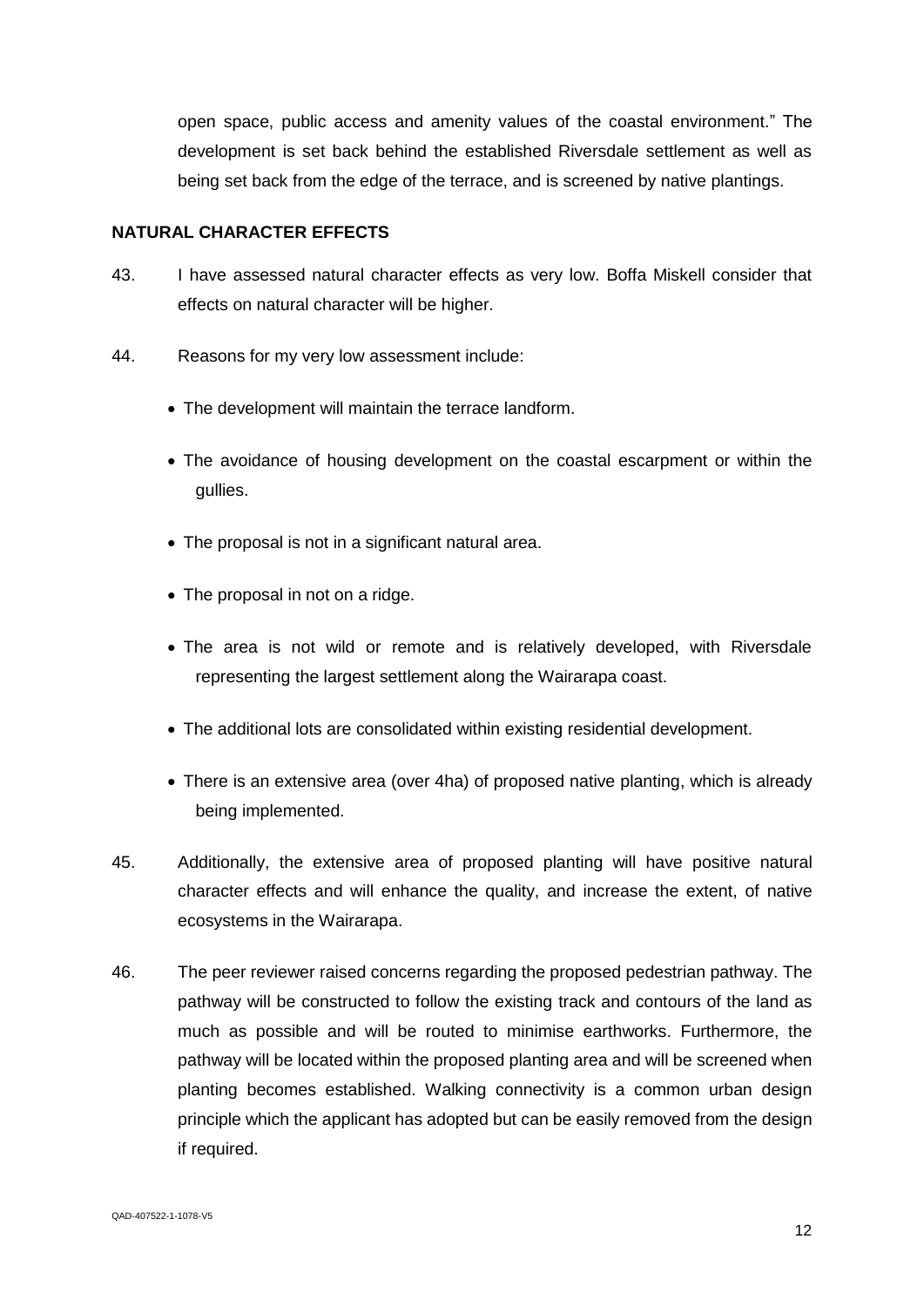47. Overall, it is my opinion that the natural character of the coastal environment will be maintained due to the existing developed nature of the area, the location of the proposed development away from important natural features (such as the escarpment) and the enhancement of the escarpment due to the proposed native planting.

### **RELEVANT STATUTORY MATTERS TO NATURAL CHARACTER**

- 48. Policy 13 of the 2010 NZCPS requires that adverse effects are avoided on outstanding natural character, and that significant adverse effects are avoided in other areas (which are not outstanding). I agree with the peer review which finds that there are no outstanding areas relevant to this application and the proposal will not result in significant adverse effects. In my opinion, the effects being no more than minor.
- 49. The presence of residential development both in front of and behind the proposed sections reinforce the degree of modification in the area. This modification is also reflected in the native landcover which has been previously cleared from the escarpment and terrace. In terms of Policy 14, the proposed planting is an opportunity for restoration and rehabilitation. Specifically indigenous habitats and ecosystems will be restored, using local genetic stock where practicable. The proposed initial planting will also provide a seed source for natural regeneration.

### **MITIGATION MEASURES**

- 50. Both the peer reviewer and submitters have raised concerns regarding the feasibility of the proposed mitigation planting. In 2004 I was involved in designing the planting plan for the revegetated areas of the East Leigh Riversdale Terrace development. These large sections of planting were in exposed areas, including along the same east facing escarpment where planting is proposed for this application. As the photos illustrate, this planting has been very successful and contributed positively to the landscape and natural character of the area [\(Figure 4\)](#page-13-0).
- 51. Planting shown in [Figure 4](#page-13-0) is approximately 15 years old and is on the same coastalfacing escarpment as the planting area on the southern terrace, as part of this proposal. Based on previous planting, it is estimated that plants will provide effective screening within four to five years (with plants being 2m to 4m high within this timeframe).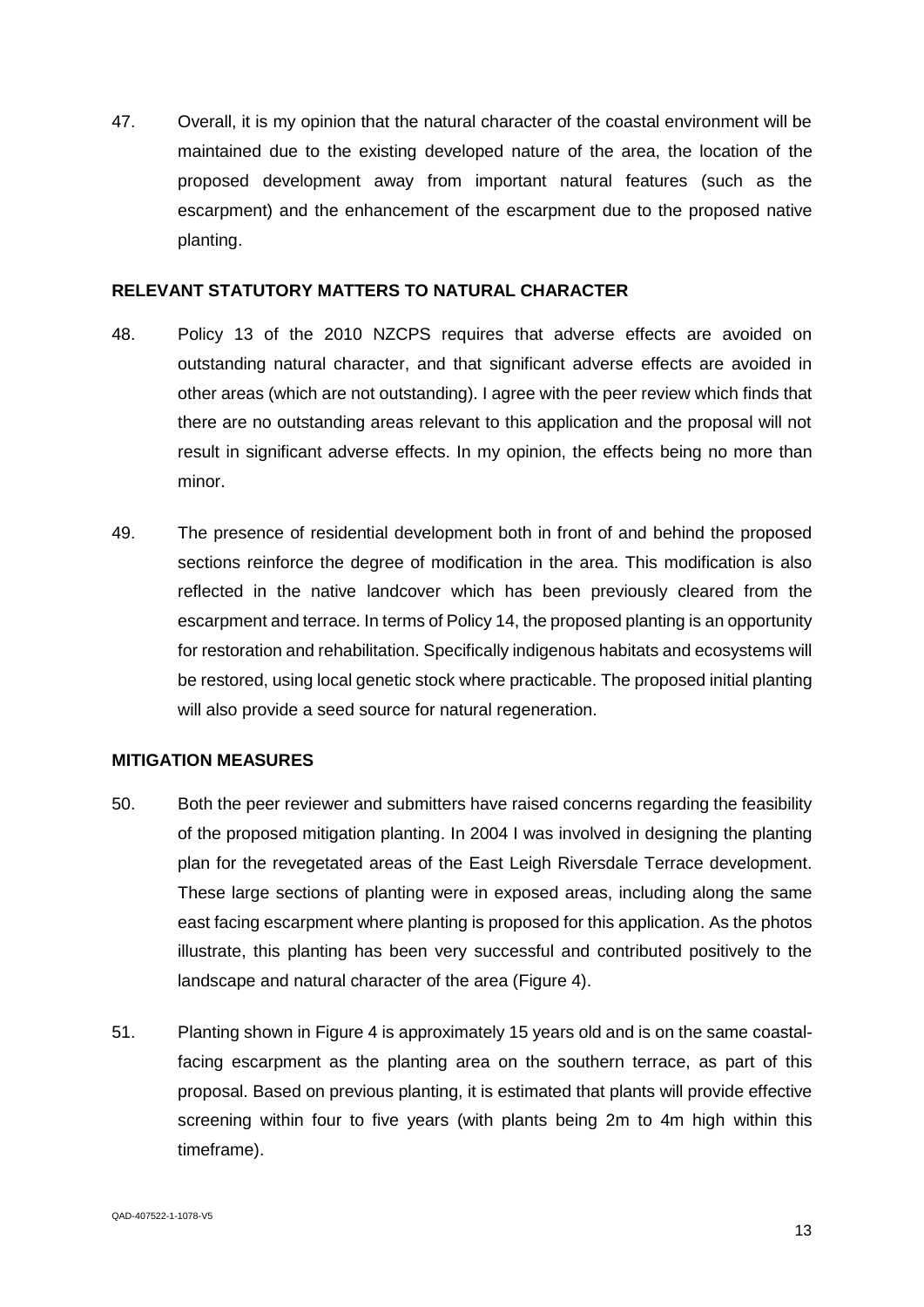

*Figure 4 Photograph showing established revegetation planting undertaken previously (taken outside 36 Blue Pacific Parade).*

- <span id="page-13-0"></span>52. The established planting will not only assist in screening the development but will also enhance the scenic quality of the coastal escarpment. The peer reviewer discounts the mitigation and enhancement provided by the existing and proposed planting. They do not provide clear justification for this approach.
- 53. In my assessment I recommended that the proposed buildings were restricted to colour groups A, B and C within the British Standard 5252 colour chart and for them to have a light reflectivity value (LRV) of 60% or less. Taking into consideration the peer reviewer's recommendations, it would be acceptable to alter these standards slightly if the hearing panel believed this was necessary. It could be altered to have building colours and reflectivity to only include groups A and B in the colour chart, and to specify a LRV of no more than 40%. Alternatively, it could be made clear that Group C colours can only be used as colours on minor features such as door or window frames. In my opinion, neither of these changes are necessary but I am willing to accept them if the panel considers it necessary.
- 54. Boffa Miskell had also recommended that no fencing be permitted and for restrictions to be placed on the location of water tanks. While it will be impractical to disallow the use of fences, it is intended for the covenant of the 2004 subdivision to also be applied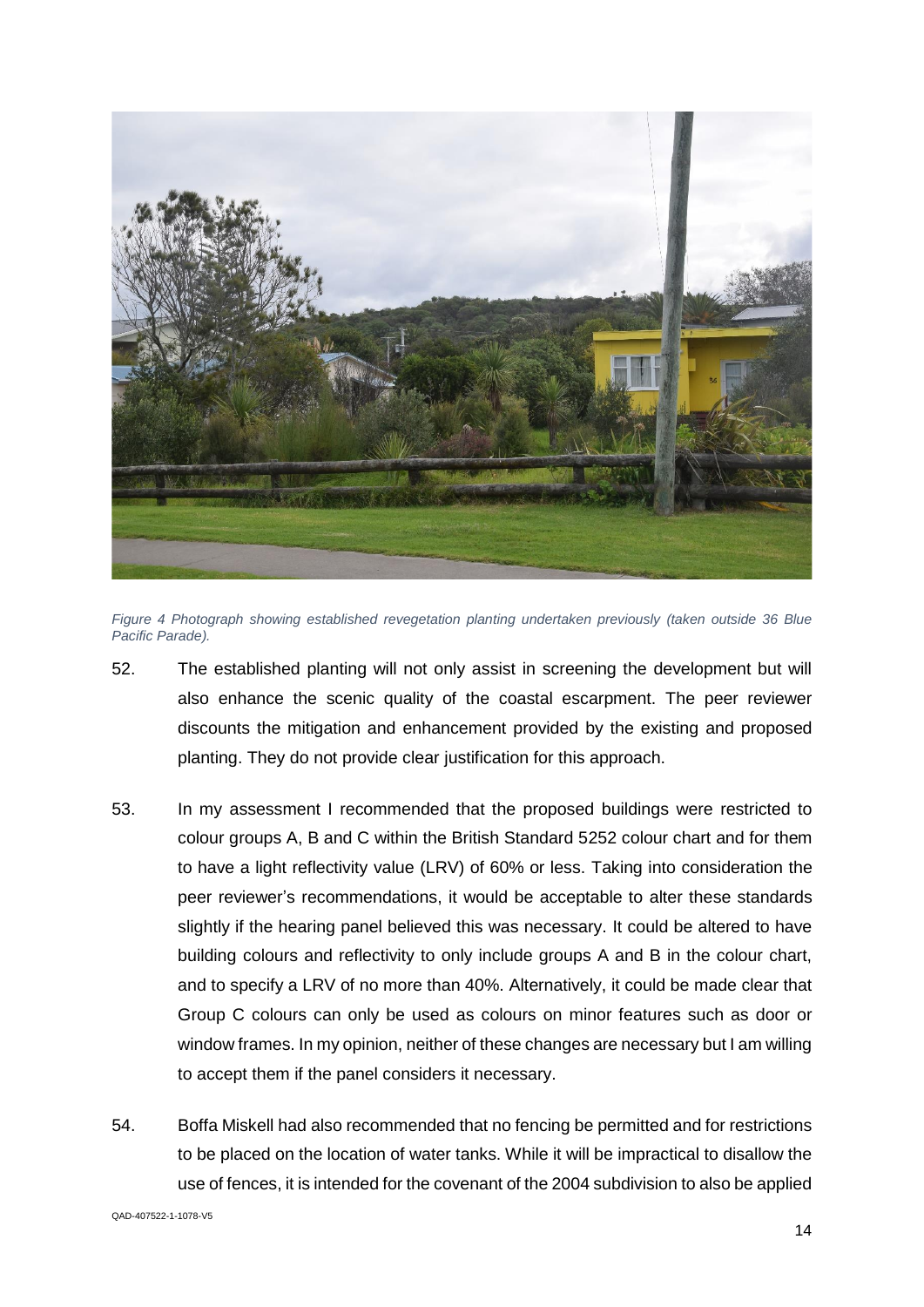to this application. This covenant discouraged the implementation of solid fences along whole property boundaries and the requirement for fences to have a maximum height of 1.2m. It also specified that all water and wastewater storage tanks were preferably located below ground or a maximum of 1.2m above ground and screened by native plants.

### **SUBMISSIONS**

- 55. A number of submissions have been received which raise various landscape and natural character issues. These main issues can be summarised as:
	- Visual effects and the visibility of the proposed development.
	- Effects on natural character.
	- Amenity effects, including the change in rural/village/coastal character of the area and loss of privacy.
	- Effectiveness of mitigation planting.
	- Mitigation in relation to roof slopes and limitations on colours.
	- Cumulative effects, including effects on night skies and lighting effects.
- 56. The visual simulations demonstrate that the closer one is to the base of the escarpment, the more difficult it will be to see the proposed dwellings. Those existing properties at the base of the escarpment are unlikely to see the proposed houses on the terrace above. While the proposed houses may be more visible from locations further away to the east, the extended distance of these views will assist in diminishing effects, with multiple existing houses seen in the foreground. In my opinion, the proposal will not appear overbearing and certainly not dominant. The escarpment will remain the dominant feature.
- 57. For the same reasons I do not consider that the privacy of existing residents will be affected by the proposed allotments looking down into the properties, below the escarpment. The 10m setback from the boundary (8m from terrace edge) for houses in lots 314-319 has been calculated such that overviewing from these houses will not occur into the private area of houses along the base of the escarpment. The planting will diminish views of the proposed housing from below in the area of Tamarisk Drive.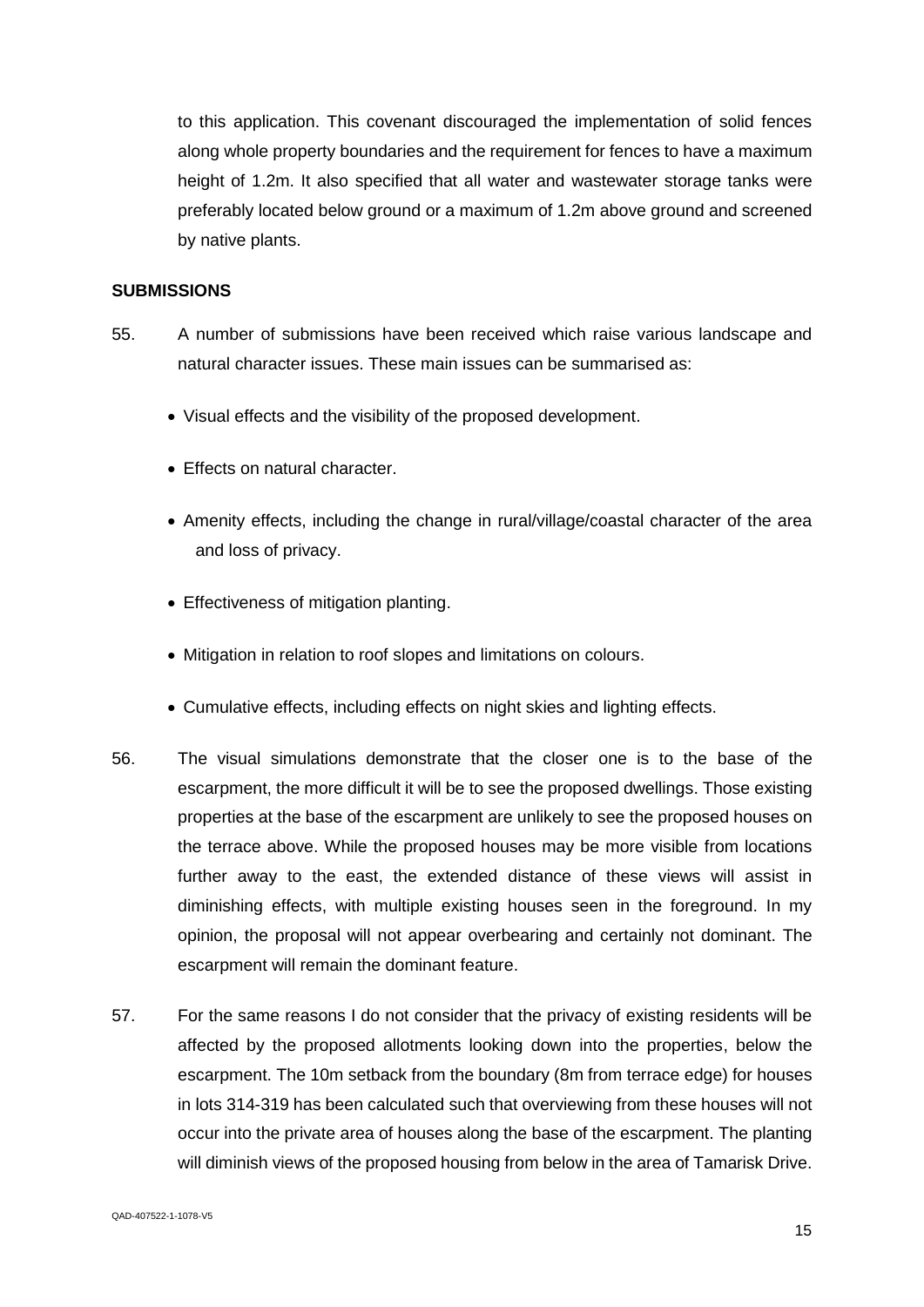- 58. As discussed above, the proposal is in-keeping with the existing character of Riversdale. The development is located within the urban residential area and is consolidated within this existing development.
- 59. The above sections address concerns regarding natural character and mitigation measures, including the effectiveness of the proposed planting. Building height restrictions of 5m make conditions on roof slopes redundant.
- 60. I have assessed cumulative effects as very low to low. The peer reviewer also considers cumulative effects to be low (paragraph 42).



61. There will be a small amount of light spill from the proposed development, however, this will be confined to residential lighting, as no streetlights are proposed as part of the subdivision. As such, people in Riversdale will still be able to appreciate the existing natural darkness of the night sky, including within the reserves and on the beach.